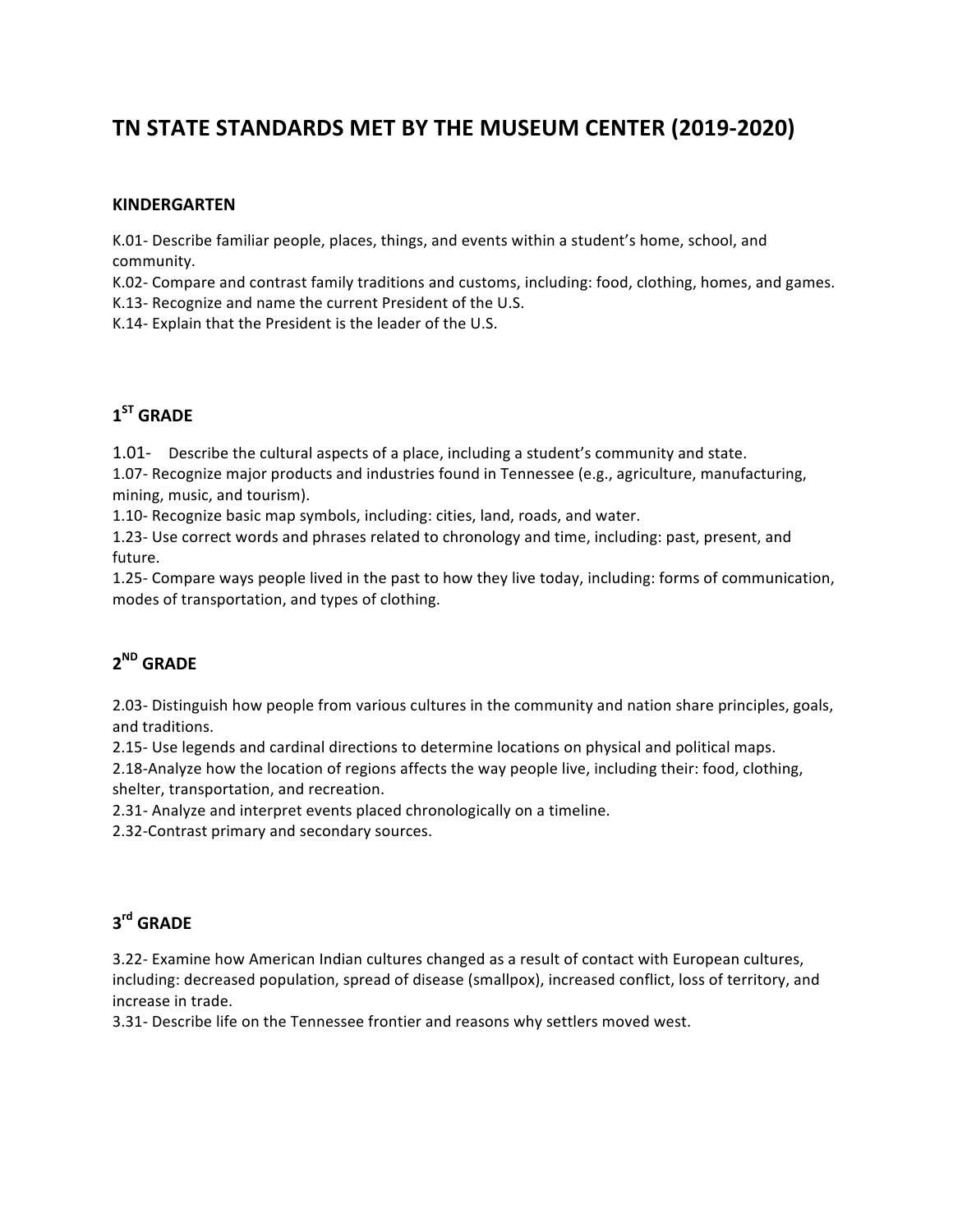# **4TH GRADE**

4.01- Identify and analyze the impact of conflicts between colonists and American Indian nations brought on by the intrusions of colonization.

4.04- Evaluate how political, religious, and economic ideas and interests brought about the American Revolution, including:

| · Resistance to imperial policy (Proclamation of | $\cdot$ Tea Act, 1773               |
|--------------------------------------------------|-------------------------------------|
| 1763)                                            | · "Taxation without Representation" |
| $\cdot$ The Stamp Act, 1765                      | · Intolerable/Coercive Acts, 1774   |
| · The Townshend Acts. 1767                       | · The role of Patrick Henry         |
|                                                  |                                     |

4.05- Explain the different forms of protests colonists used to promote change in British policies, including: the Boston Tea Party, tarring and feathering, letter writing, and boycotts. 4.06- Determine the historical and present-day significance of the Declaration of Independence, including the roles of Thomas Jefferson and John Hancock. (T.C.A. § 49-6-1028) 4.07- Contrast how the principles set forth in the Declaration of Independence clashed with treatment of different groups including: women, slaves, and American Indians. 4.08- Determine the importance of the following groups to the American Revolution:

- · Loyalists (Tories) · Minutemen · Redcoats · Sons of Liberty
- · Patriots

4.09- Examine major events and battles of the American Revolution, including:

| · Midnight Ride of Paul Revere     | · Battle of Saratoga |
|------------------------------------|----------------------|
| · Battles of Lexington and Concord | · Valley Forge       |
| · Battle of Bunker (Breed's) Hill  | · Battle of Yorktown |

4.10- Evaluate the contributions made by women during the American Revolution, including:

| · Abigail Adams                    | · Betsy Ross       |
|------------------------------------|--------------------|
| · Mary Ludwig Hays (Molly Pitcher) | · Phillis Wheatley |

4.18- Analyze the impact of Andrew Jackson's presidency, including: the Indian Removal Act, Trail of Tears, and preservation of the union.

4.19- Contrast regional differences in the early 19th century, including: the emerging urbanization in the North, the expansion of the plantation system in the South, and the developing West.

4.22- Describe the experiences of settlers on the overland trails to the West, including the purpose of the journeys and influence of geography.

4.25- Analyze the sectional differences between the North and the Antebellum South, including:

- · Economic · Social
- · Political · Transportation
- · Population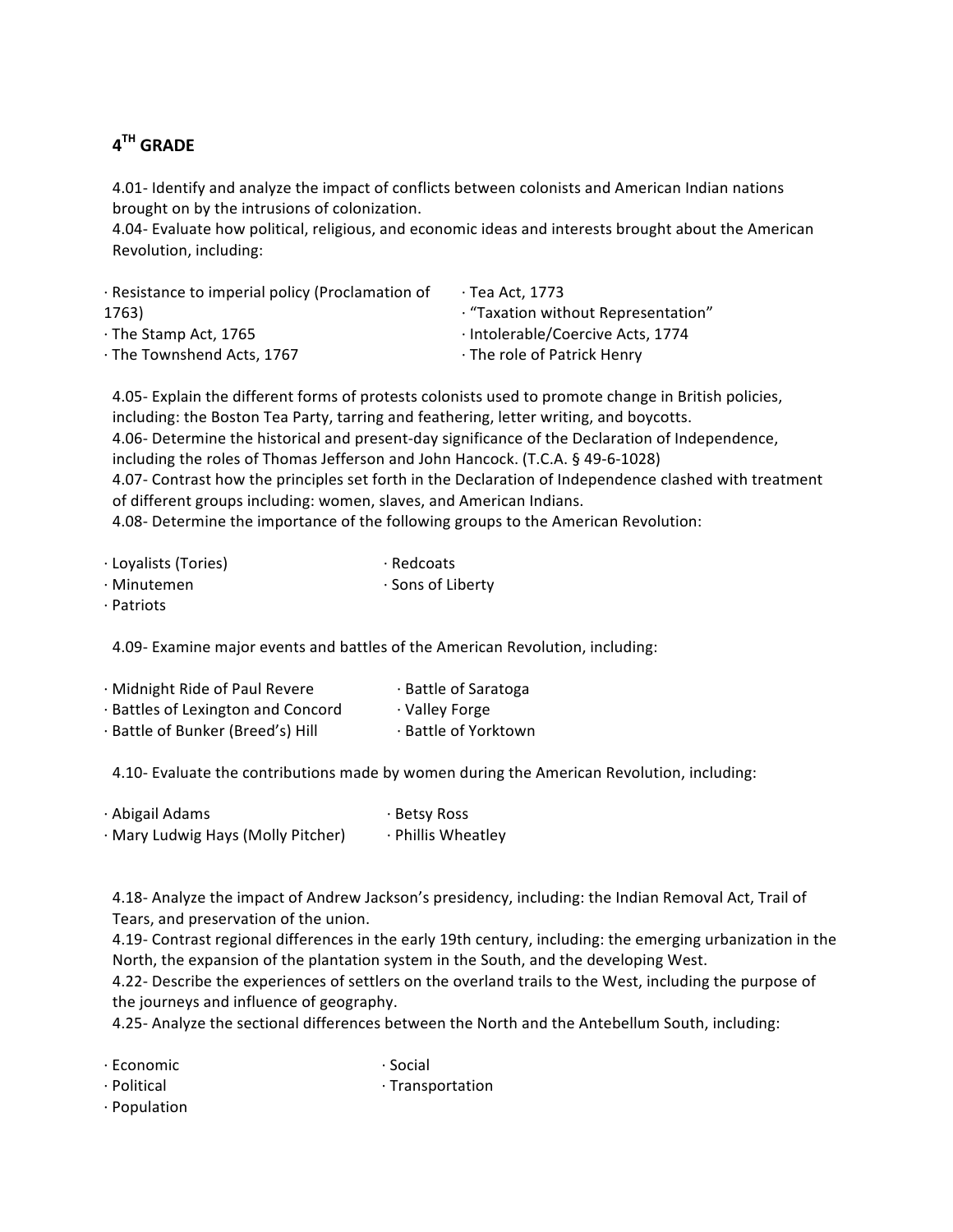4.29- Evaluate the significance of the Battle of Fort Sumter and the impact it had on secession.

4.30- Explain the efforts of both the Union and the Confederacy to secure the border states for their causes. 

4.31- Explain how the Union's Anaconda Plan used geographic features to isolate and defeat regions of the south and the Confederacy as a whole.

4.32- Describe the roles of major leaders during the Civil War, including:

- · Jefferson Davis
- · Ulysses S. Grant
- · Robert E. Lee
- · President Abraham Lincoln

4.35- Explain the purpose of the Emancipation Proclamation, and identify its impact on the country. 4.36- Describe the significance of the Gettysburg Address.

4.37- Describe the physical, social, political, and economic consequences of the Civil War on the southern U.S after the surrender at Appomattox Court House.

4.39- Identify the 13th, 14th, and 15th Amendments as efforts to help former slaves begin a new life.

# **5TH GRADE**

5.09- Analyze the major goals, struggles, and achievements of the Progressive Era, including: Prohibition (18th Amendment), women's suffrage (19th Amendment), and the lack of child labor laws.

5.12- Describe the impact of U.S. involvement on World War I.

5.18- Determine the significance of the bombing of Pearl Harbor and its impact on the U.S.

5.19- Identify and locate the Axis and Allied Powers, including:

| · Germany | $\cdot$ France  |
|-----------|-----------------|
| · Italy   | ⋅ Great Britain |
| · Japan   | · Soviet Union  |

5.20- Examine the reasons for the use of propaganda, rationing, and victory gardens during World War II. 

5.26- Explain how the name "Tennessee" originated from the Yuchi word Tana-tsee, referring to where the rivers come together.

5.27- Identify the cultures of the major indigenous settlements in Tennessee, including: the Paleo (Coats-Hines Site), Archaic, Woodland (Old Stone Fort, Pinson Mounds), and Mississippian (Chucalissa Indian Village). 

5.28- Identify the pre-colonial American Indian tribes residing in Tennessee (e.g., Cherokee, Chickasaw, Creek, and Shawnee), and analyze their various customs and traditions.

5.30- Explain the significance of the Watauga Settlement on Tennessee history, including the following: Watauga Compact, Dragging Canoe, John Sevier, and Nancy Ward.

5.32- Explain the importance of Tennesseans (i.e., Overmountain Men) in the Battle of Kings Mountain during the American Revolution.

5.36- Identify the year Tennessee became a state, its first governor, and the original capital.

5.37- Describe Tennessee's involvement in the War of 1812, including: Andrew Jackson, the Tennessee volunteers, and Battle of Horseshoe Bend.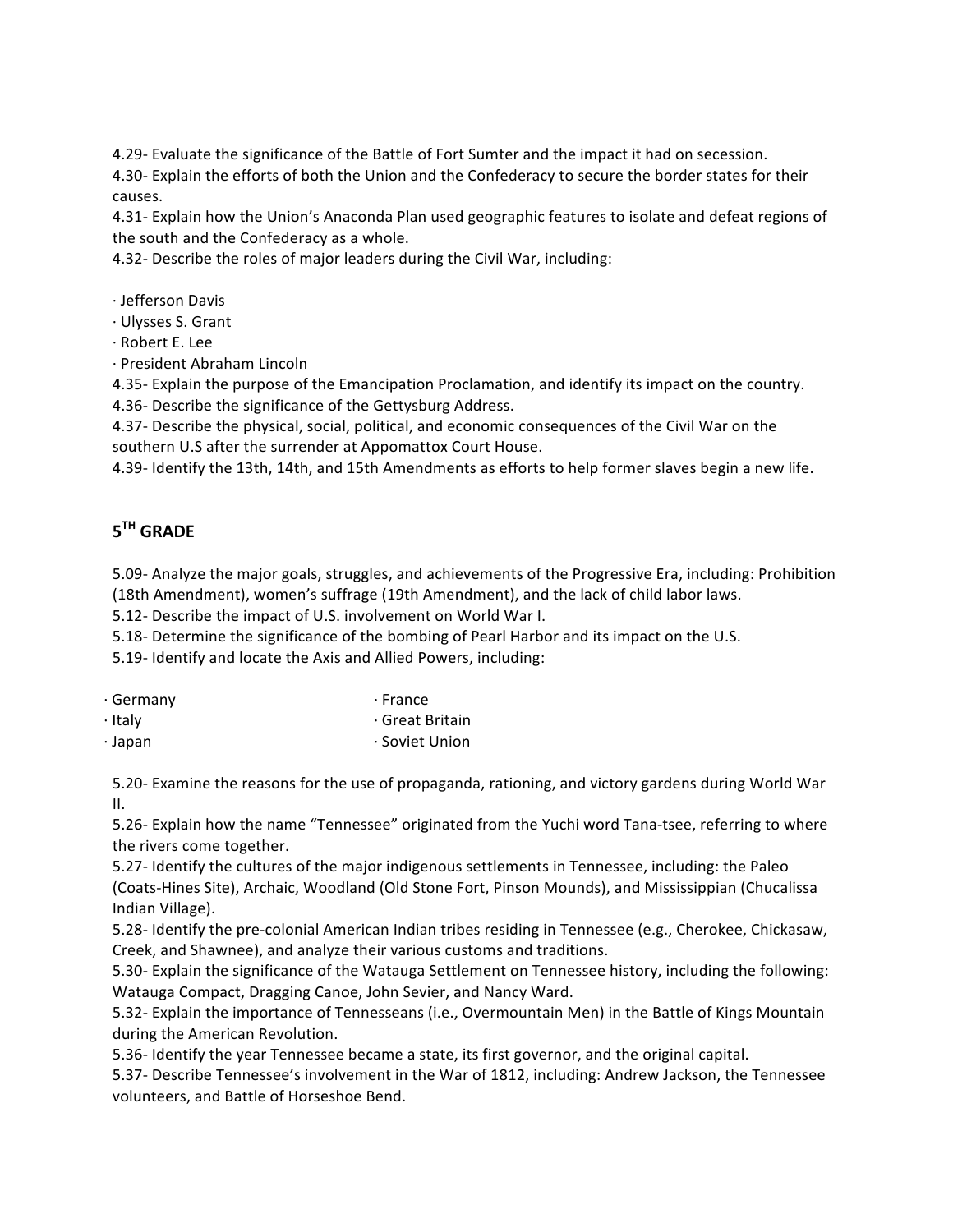5.38- Analyze the impact of Andrew Jackson's presidency on the American Indian population of Tennessee, including: the Indian Removal Act, Trail of Tears, Treaty of Echota, and John Ross.

5.41- Examine the issue of slavery in the three grand divisions and the impact their differences had on Tennessee's secession from the Union.

5.42- Describe the significance of the following Civil War events and battles on Tennessee:

- · Siege of Fort Donelson
- · Battle of Stones River
- · Battle of Franklin
- · Battle of Nashville

5.45- Identify how the rise of vigilante justice (e.g., Ku Klux Klan), black codes, and Jim Crow laws impacted Tennessee and the nation.

5.46- Explain how the end of Reconstruction impacted Tennessee's African American elected officials. 5.47- Identify Tennessee's role in the passage of the 19th Amendment, including the impact of Anne Dallas Dudley and Harry Burn.

5.49- Describe Tennessee's contributions during World War I and World War II, including: the conversion of factories to wartime production, the importance of Oak Ridge, and the influence of Tennesseans (i.e., Cornelia Fort, Cordell Hull, and Alvin C. York).

5.50- Identify Tennessee's significant contributions to the Civil Rights Movement, including:

- · Highlander Folk School
- · Tent City Movement of Fayette County
- · Nashville Sit-Ins
- $\cdot$  The Clinton Twelve

## **8TH GRADE**

8.14- Explain the political contributions of Benjamin Franklin to the U.S., including the "Join or Die" cartoon and Albany Plan of Union.

8.15- Analyze the social, political, and economic causes of the events and groups of the American Revolution, including:

- $\cdot$  The Quartering Act, 1765 · The Boston Massacre, 1770
- $\cdot$  The Stamp Act, 1765 · The Declaratory Act, 1766
- · The Boston Tea Party, 1773
- · Intolerable/Coercive

 $\cdot$  The Townshend Acts, 1767

8.16- Explain the historical purposes and consequences of Thomas Paine's *Common Sense*. 8.17- Locate and explain the significance of the battles of the American Revolution prior to the signing of the Declaration of Independence, including Lexington and Concord and Bunker (Breed's) Hill. 8.18- Explain the historical and present-day significance of the Declaration of Independence. (T.C.A. § 49-6-1028) 

8.19- Compare and contrast the points of view of Loyalists and Patriots.

8.20- Locate and explain the significance of the following during the American Revolution:

· Struggles of the Continental Army · Battles of Trenton and Princeton · Battle of Kings Mountain · Battle of Saratoga · Battle of Yorktown · Guerrilla warfare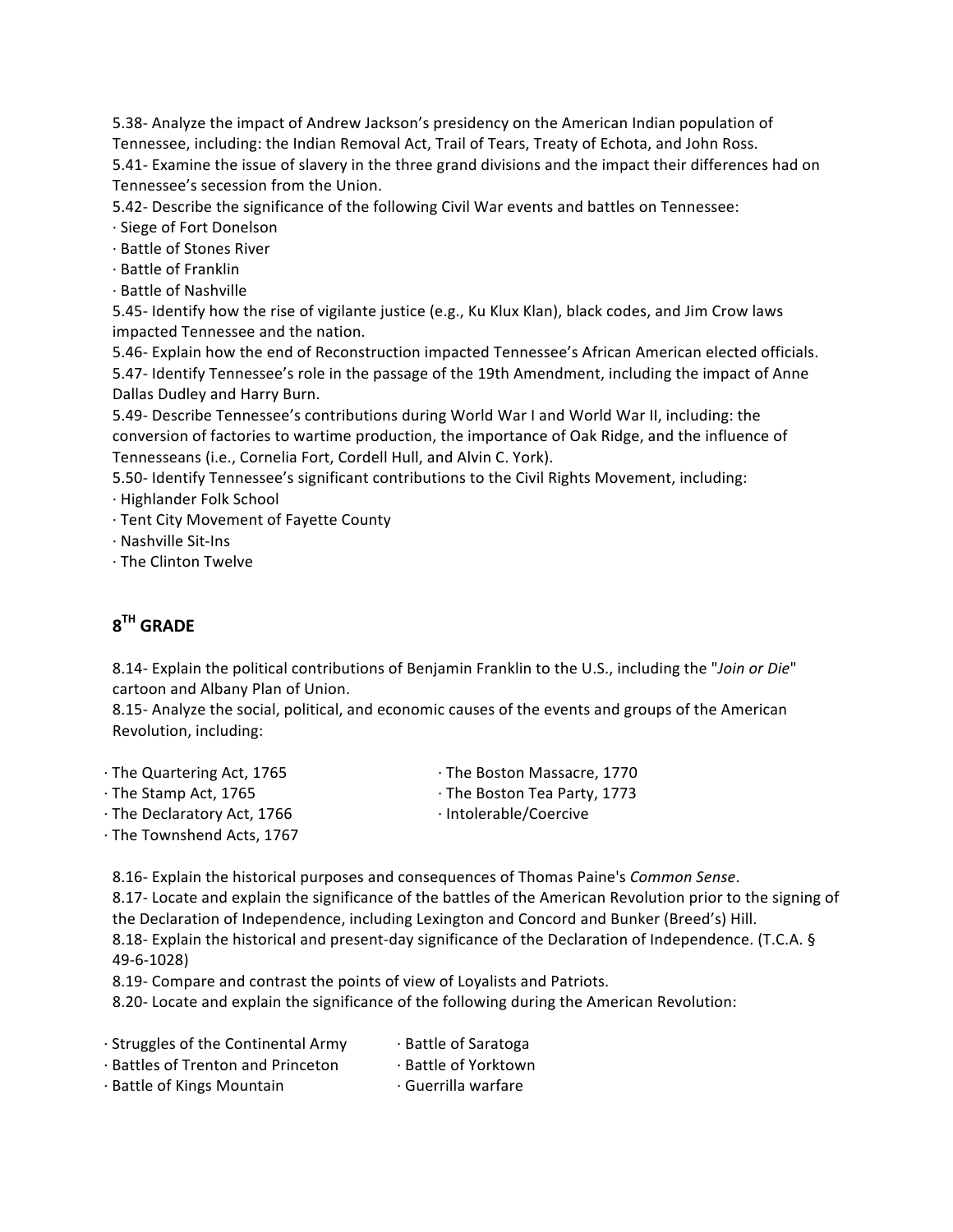8.23- Examine the principles and purposes of government articulated in the Preamble and principles stated in the Constitution, including: the separation of powers, federalism, and checks and balances. (T.C.A. § 49-6-1028) 

8.24- Describe the conflict between Federalists and Anti-Federalists over the ratification of the Constitution, including the protection of individual rights through the Bill of Rights and concern for states' rights. (T.C.A. § 49-6-1028)

8.28- Identify how westward expansion led to the statehood of Tennessee and the importance of the first state constitution  $(1796)$ .  $(T.C.A. § 49-6-1028)$ 

8.34- Describe the development of the agrarian economy in the South, the locations of the cottonproducing states, the significance of cotton and the cotton gin, and the founding of Memphis as a center for cotton and the slave trade.

8.35- Analyze the characteristics of Southern society and its influence on the social and political conditions prior to the Civil War.

8.47- Describe the impact of the Indian Removal Act and the struggle between the Cherokee Nation and the U.S. government, including the significance of *Worcester v. Georgia* and the Trail of Tears.

8.62- Describe the outbreak of the Civil War and the resulting sectional differences, including:

· Economic, geographic, and technological advances 

· Military strategies 

- · Roles of President Abraham Lincoln and Jefferson Davis
- · Significance of Fort Sumter
- $\cdot$  Geographical divisions within states

8.63- Explain the significance of the following battles, events, and leaders during the Civil War, including:

- · First Battle of Bull Run
- · Battle of Shiloh
- · Battle of Antietam
- · Battle of Gettysburg
- · Battle of Vicksburg
- · Sherman's March to the Sea
- · Surrender at Appomattox Court House
- · David Farragut
- · Nathan Bedford Forrest
- · Ulysses S. Grant
- · Thomas "Stonewall"

8.64- Analyze the significance of the Emancipation Proclamation and the Gettysburg Address.

8.68- Explain the significance of the 13th, 14th, and 15th Amendments to the U.S. Constitution.

8.70- Identify the significance of the Tennessee Constitution of 1870, including the right of all men to vote and the establishment of a poll tax. (T.C.A. § 49-6-1028)

8.72- Explain the restrictions placed on the rights and opportunities of freedmen, including: racial segregation, black codes, and the efforts of the Freedmen's Bureau to address the problems confronting newly freed slaves. 

8.73- Trace the rise of the Ku Klux Klan and vigilante justice in the South and in Tennessee, including the role of Governor William Brownlow.

## **9TH-12TH GRADES**

### **AFRICAN AMERICAN HISTORY**

AAH.18- Identify reasons for and effects of the 13th, 14th, and 15th Amendments on African Americans.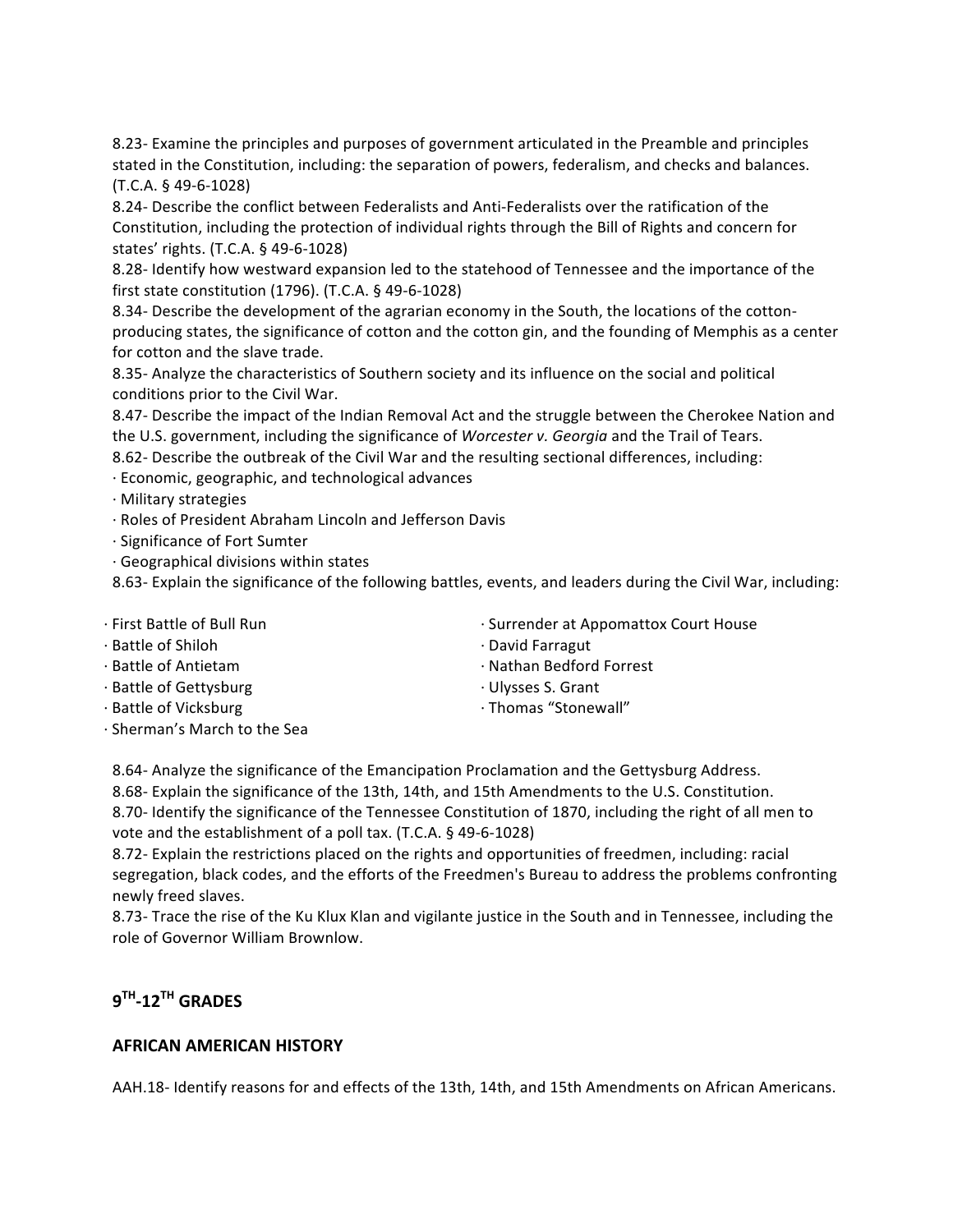AAH.19- Analyze the effects of Reconstruction on the legal, political, social, cultural, educational, and economic life of freedmen.

AAH.20- Assess the successes and failures of Reconstruction as they relate to African Americans.

#### **TENNESEE HISTORY**

TN.02- Compare and contrast features of life in the Tennessee region during the Woodland and Mississippian periods.

· Shawnee 

TN.03- Analyze the customs and traditions of American Indians located in the Tennessee region prior to European contact, including:

- · Cherokee · Iroquois
- · Chickasaw
- · Creek

· 

TN.08- Identify episodes of fighting that occurred in the Tennessee region during the American Revolution (e.g., Battle of Kings Mountain) and the effects of American victory on the area. TN.15- Describe the distribution of slaves between the three grand divisions of Tennessee, the lives of free blacks and slaves, and the role of Tennesseans in the early abolition movement (e.g., Elihu Embree). TN.16- Describe aspects of farm life, work, religion, and community for families in early Tennessee.

TN.23- Describe the impact of the Indian Removal Act and the Trail of Tears on Tennessee.

TN.26- Describe the development of slavery in Tennessee from 1800 to 1860, including the distribution of slaves and conflicting attitudes among the three grand divisions.

TN.28- Explain the causes of the Civil War and how geographic and political divisions impacted Tennessee's secession

TN.29- Describe Tennessee's role in the Civil War, including:

| Sieges of Fort Henry and Fort Donelson | · Chattanooga Campaign  |
|----------------------------------------|-------------------------|
| · Battle of Shiloh                     | · Johnsonville Campaign |
| · Battle of Stones River               | ⋅ Battle of Franklin    |
|                                        | ⋅ Battle of Nashville   |
|                                        |                         |

TN.31- Describe how the Civil War impacted various populations in Tennessee (e.g., African Americans, American Indians, and women).

TN.45- Summarize the influence of and reactions to the temperance movement in Tennessee, including the murder of Senator Edward Carmack.

TN.46- Describe Tennessee's impact on the suffrage movement, including the following: "Perfect 36", Harry Burn, Anne Dallas Dudley, and A.H. Roberts.

TN.47- Explain Tennessee's connection to World War I, including the impact of Alvin C. York and the Alcoa plant. 

TN.53- Evaluate Tennessee's contributions during World War II, including the impact of Camp Forrest, Camp Tyson, and Oak Ridge as well as the influence of Tennesseans during the war (e.g., Cornelia Fort and Cordell Hull).